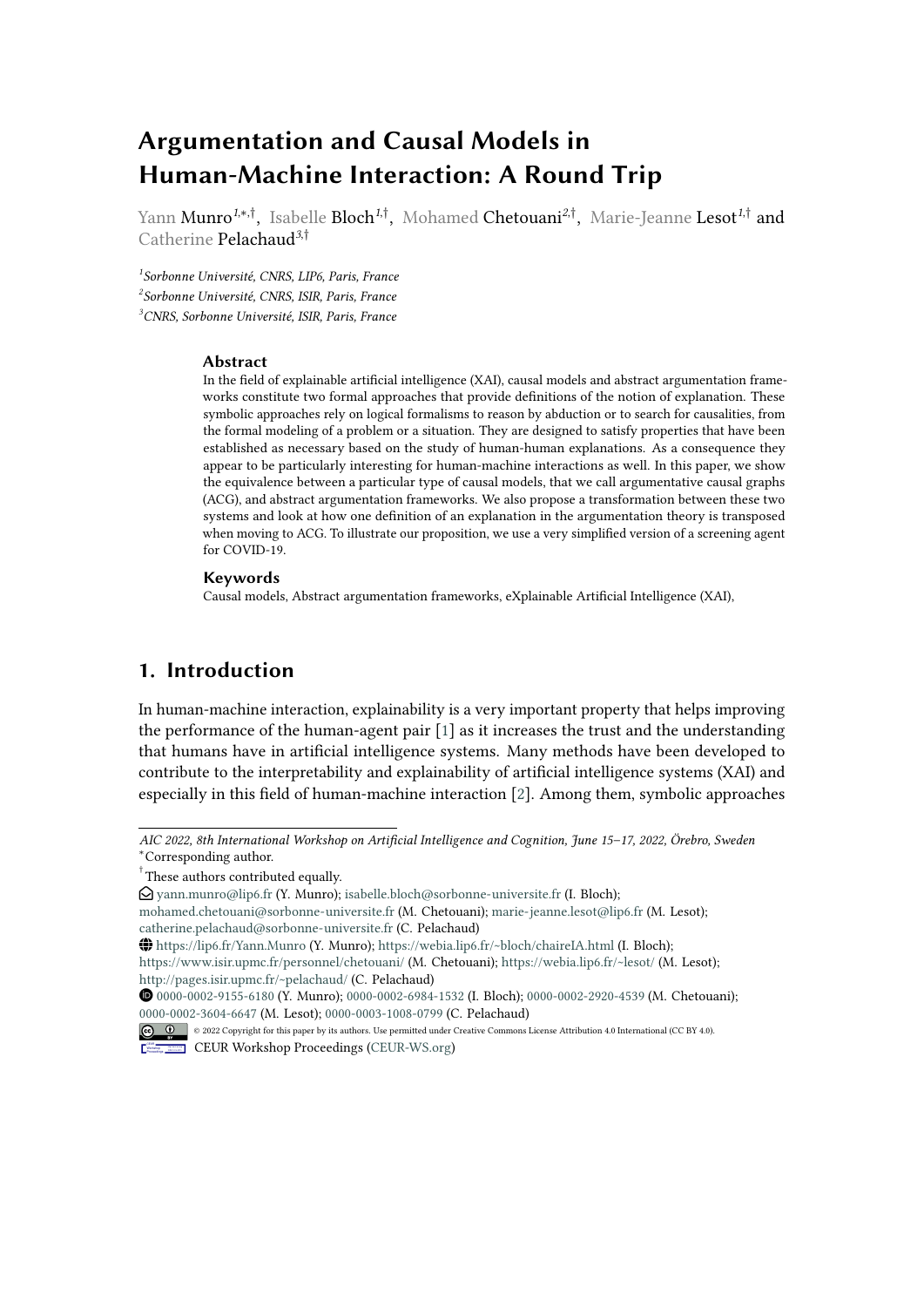rely on logical formalisms to reason by abduction or to search for causalities, from the formal modeling of a problem or a situation. It is in this type of approach that we are interested in in this paper.

To improve the way human-machine interactions are modeled in these frameworks, one way consists in drawing inspiration from human cognitive and social mechanisms, in particular the ones related to the explanation process, and deriving desirable properties and behaviors from them. In [\[3\]](#page-12-2), Tim Miller, drawing on work in social and cognitive sciences, identifies essential characteristics that are needed when developing explainable artificial intelligence methods.

A first formal framework is based on the work of Joseph Halpern and Judea Pearl [\[4\]](#page-12-3) on causality and in particular on causal models. This notion of causality is closely related to that of explanation. Indeed, explaining a fact is often associated with providing a cause, and therefore a definition of an explanation can be found in their work [\[5\]](#page-12-4). This framework was for instance implemented to generate explanations for an agent playing Starcraft II, a real-time strategy game [\[6\]](#page-13-0). This paper focuses on a special case of such models defined in Section [2.1,](#page-1-0) which we propose to call argumentative causal graphs (ACG).

Another framework proposing a definition of the notion of explanation is that of argumentation. Introduced by Phan Minh Dung in 1995 [\[7\]](#page-13-1), the abstract argumentation framework (AAF) allows modeling the interactions between arguments coming from several entities or agents. Many XAI methods have been developed in this framework, see [\[8\]](#page-13-2) for a survey.

After briefly presenting these two frameworks in Sections [2](#page-1-1) and [3,](#page-4-0) we establish an equivalence between them through a transformation allowing us to go from argumentative graphs to argumentative causal graphs and vice versa (Sections [4](#page-7-0) and [5,](#page-10-0) respectively). To the best of our knowledge, there is no work in this direction, which is why we propose transformations to link the two fields, which is the main contribution of the paper. The objective is not to present a new method nor a new framework, but instead to propose a method to move from one to the other and thus to allow for the exploitation of the interesting properties of each framework in the other one.

The paper illustrates the proposed principles on an example inspired by medical regulation assistants in the context of the health situation related to COVID-19. This is obviously a very simplified model of reality whose sole purpose is to illustrate our contributions and which is not intended to replace existing health instructions.

# <span id="page-1-1"></span>**2. Causal Models**

This section recalls the concepts of causal models defined by J. Halpern [\[9\]](#page-13-3), a framework that leads to a definition of the notion of explanation. Including causality in the process of an explanation echoes some properties highlighted by works on explanation in social and cognitive sciences, as e.g. reported by T.Miller [\[3\]](#page-12-2).

## <span id="page-1-0"></span>**2.1. Definition**

A causal model as introduced by J. Halpern [\[9\]](#page-13-3) is a triplet  $M = (\mathcal{U}, \mathcal{V}, \mathcal{F})$  where  $\mathcal{U}$  is a set of exogenous variables, i.e. a set of variables whose values are independent of the model;  $V$ is a set of endogenous variables;  $F$  is a set of structural equations, one for each variable of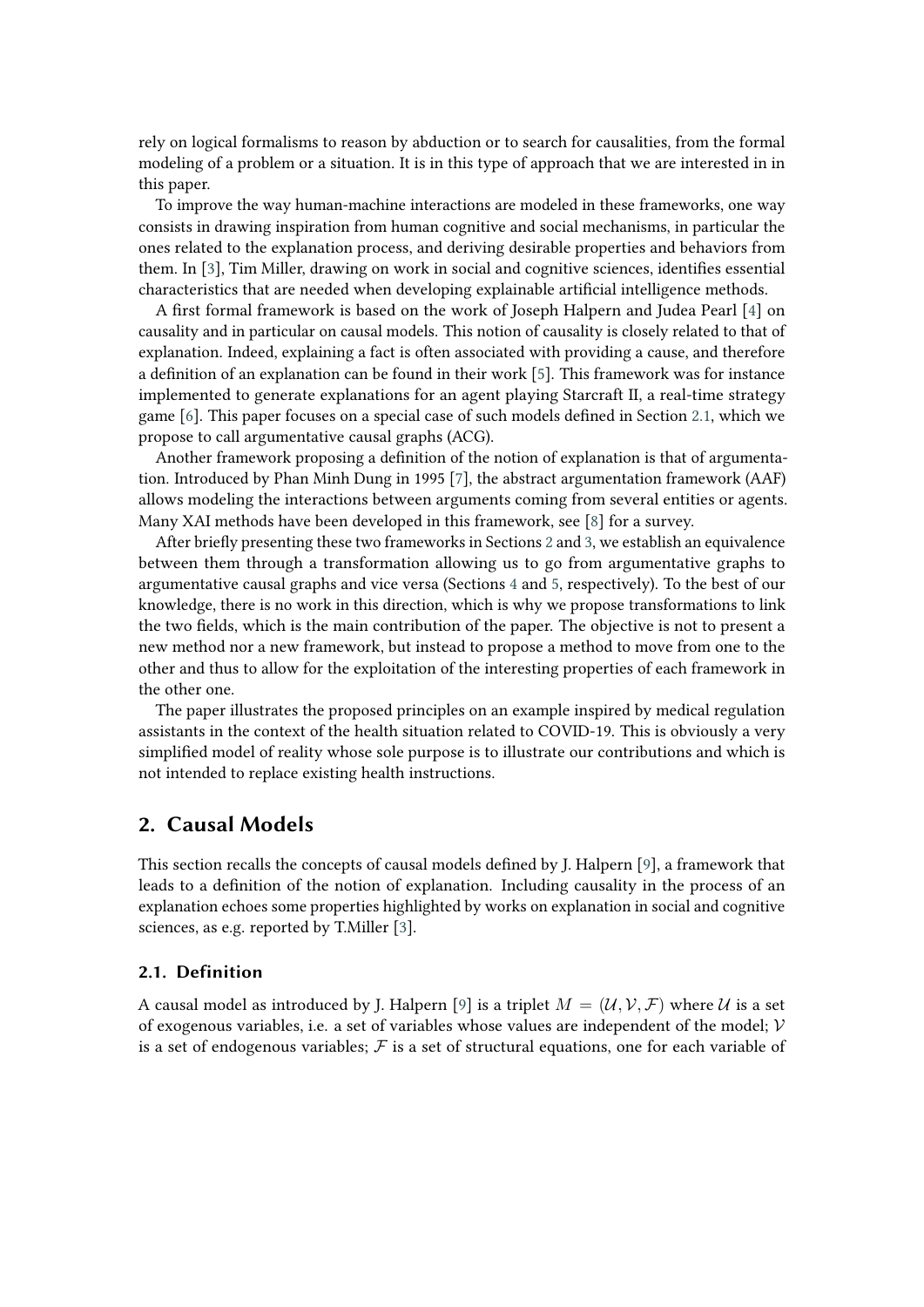

<span id="page-2-1"></span>**Figure 1:** Causal graph associated with Example [1,](#page-2-0) inspired from [\[10\]](#page-13-4).

 $V$ . They associate a value to each of the endogenous variables according to the values of the other variables. By associating each variable with a node and by drawing edges between these nodes to indicate the functional dependencies described by  $\mathcal F$ , the structural model  $M$  can be represented as a graph.

The equivalence discussed in Sections [4](#page-7-0) and [5](#page-10-0) focuses on a particular case of causal models which we propose to call Argumentative Causal Graphs (ACGs). These are triplets  $M =$  $(\mathcal{U}, \mathcal{V}, \mathcal{F})$  for which (i) the variables are Boolean variables, and the structural equations are therefore written as logical formulas; (ii) these formulas do not contain disjunctions; (iii) the related graph is acyclic.

Let us introduce some additional useful notations:

Let  $M = (\mathcal{U}, \mathcal{V}, \mathcal{F})$  be a causal model. A **context**, written **u**, is an assignment of the variables of U. The pair  $(M, u)$  is called a **world**. Throughout the paper K denotes a set of contexts.

Let **X** be a set of variables of  $V$ ,  $X = x$  denotes an assignment of the variables of X with the values of x.

Let  $u \in \mathcal{K}, (M, u) \models X = x$  holds if  $X = x$  is the unique solution to the structural equations of  $F$  in  $u$ .

Let  $\bf X\in \cal V$  and  $\bf x$  be values of  $\bf X$ . We denote by  $\mathcal K_{\bf X=x}$  the set of contexts  $\bf u'$  of  $\cal K$  such that  $(M, \mathbf{u}') \models \mathbf{X} = \mathbf{x}.$ 

Let  $\mathbf{u} \in \mathcal{K}$ ,  $(M, \mathbf{u}) \models [\mathbf{X} = \mathbf{x}] (\mathbf{Y} = \mathbf{y})$  holds if, in the world  $(M', \mathbf{u})$  defined as  $(M, \mathbf{u})$ in which the structural equations of  $\mathcal F$  determining the variables of **X** are replaced by the assignment  $X = x$ , it holds that  $(M', u) \models Y = y$ .

<span id="page-2-0"></span>**Example 1.** *(from [\[10\]](#page-13-4)) – Suzy and Billy both throw a rock at a glass bottle. They are both perfectly accurate and are therefore sure to hit the bottle if they actually throw the rock. If either rock hits the bottle, it shatters. Suzy's stone always hits first. To model the situation, the following variables are introduced: (respectively ) and (resp. ) represent "Suzy (resp. Billy) throws" and "Suzy (resp. Billy) hits". Finally, refers to "the bottle shatters". The set contains a unique variable summarizing the exogenous variables that represent factors outside the problem that influence whether Billy or Suzy throws the rock. The functions of*  $F$  *complete the modeling of the problem. For example, the fact that Billy touches the bottle in the case (and only in this case) where he has thrown a stone and Suzy has not touched the bottle is represented as:*  $BH = BT \land \neg SH$ . This results in the following causal model, illustrated in Figure [1:](#page-2-1)  $U = \{U\};$  $V = \{ST, BT, SH, BH, BS\};$   $\mathcal{F} = \{(SH = ST), (BH = BT \land \neg SH), (BS = SH \lor BH)\}.$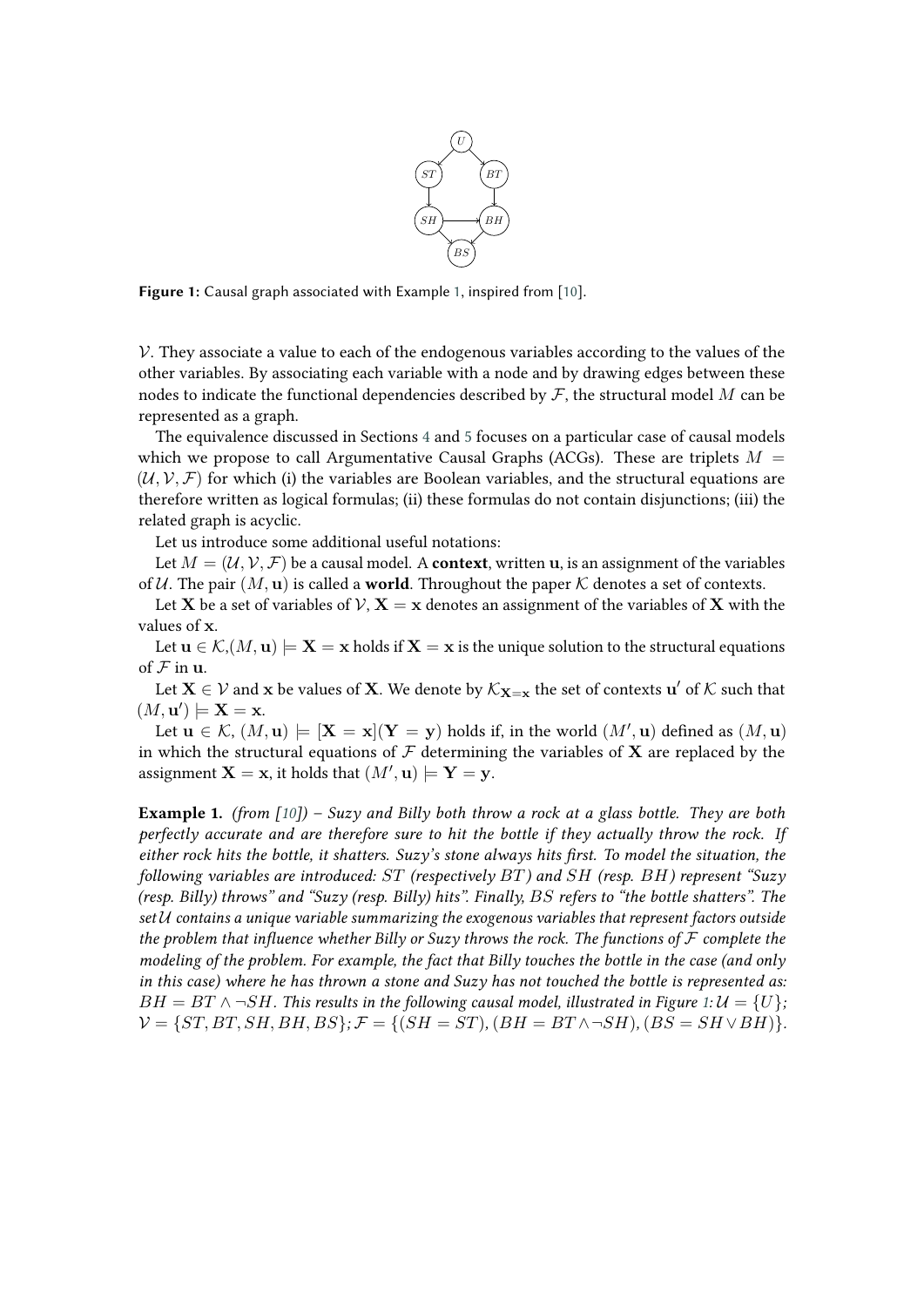## **2.2. Actual Cause**

In this formalism, J. Halpern [\[9\]](#page-13-3) then proposes to define the notion of cause as follows: given a formula  $\varphi$ , the assignment **X** = **x** is an **actual cause** of  $\varphi$  in the world  $(M, u)$  if the three following conditions are verified:

- **AC1**  $(M, u) \models (\mathbf{X} = \mathbf{x}) \land \varphi$ , i.e. both the cause and the consequence are true in the considered world.
- AC2 There exists a set W of endogenous variables with values w and a setting x' for the variable **X** such that if  $(M, u) \models (W = w)$  then

$$
(M, \mathbf{u}) \models [\mathbf{X} = \mathbf{x}', \mathbf{W} = \mathbf{w}] \neg \varphi
$$

**AC3** X is minimal: there is no strict subset of X that verifies **AC1** and **AC2**. This condition aims to avoid having useless variables in the cause.

Condition **AC2** formalizes a counterfactual reasoning and checks whether, if the presumed cause  $\mathbf{X} = \mathbf{x}$  had not occurred (i.e. if  $\mathbf{X}$  had values  $\mathbf{x}' \neq \mathbf{x}$ ) and possibly other events had occurred (i.e.  $\mathbf{W} = \mathbf{w}$ ), the consequence would still occur.

**Example 1.** *(continued) – Intuitively, one cause of the bottle shattering is the fact that Suzy threw the stone. Indeed, it was her stone that hit the bottle and thus broke it. However, if we ask the question: if Suzy had not thrown her rock, would the bottle have broken? The answer is 'yes' because Billy would have hit the bottle (* $BH = BT \land \neg SH$ *). Therefore the following counterfactual must be considered: if Suzy had not thrown her rock knowing that Billy did not hit the bottle, would the bottle have shattered? In this case, the answer is 'no', i.e. the fact that Suzy threw her stone is indeed an actual cause of the bottle shattering.*

## **2.3. Sufficient Cause**

Let K be a set of contexts and  $\mathbf{u} \in \mathcal{K}$ . The assignment  $\mathbf{X} = \mathbf{x}$  is a **sufficient cause** of  $\varphi$  in the world  $(M, \mathbf{u})$  if the following four conditions are satisfied [\[9\]](#page-13-3):

- **SC1**  $(M, u) \models (X = x) \land \varphi$ .
- **SC2** There exist a part of **X**,  $X = x$ , and another conjunction (**Y** = **y**) (possibly empty) such that  $(X = x) \wedge (Y = y)$  is an effective cause of  $\varphi$  in  $(M, u)$ , i.e. some part of X is part of an actual cause in the considered world.
- **SC3**  $(M, \mathbf{u}')$   $\models$   $[\mathbf{X} = \mathbf{x}] \varphi$  for all contexts  $\mathbf{u}' \in \mathcal{K}$ , i.e. if  $\mathbf{X} = \mathbf{x}$  then  $\varphi$  holds regardless of the context.
- **SC4** X is a minimal set that satisfies **SC1**, **SC2** and **SC3**.

**Remark 1.** *There exists another version of the definition of sufficient cause proposed by T.Miller in [\[11\]](#page-13-5), as an actual non-minimal cause, i.e. one that verifies only* **AC1** *and* **AC2***. The major difference is in* **SC3***. T.Miller's view focuses only on the current context, in contrast to Halpern's, who defines a sufficient cause over a set of given contexts. We choose here to consider Halpern's definition because, among others, by weakening* **SC3** *a notion of explanatory power can be defined, which can be useful for comparing the generated explanations.*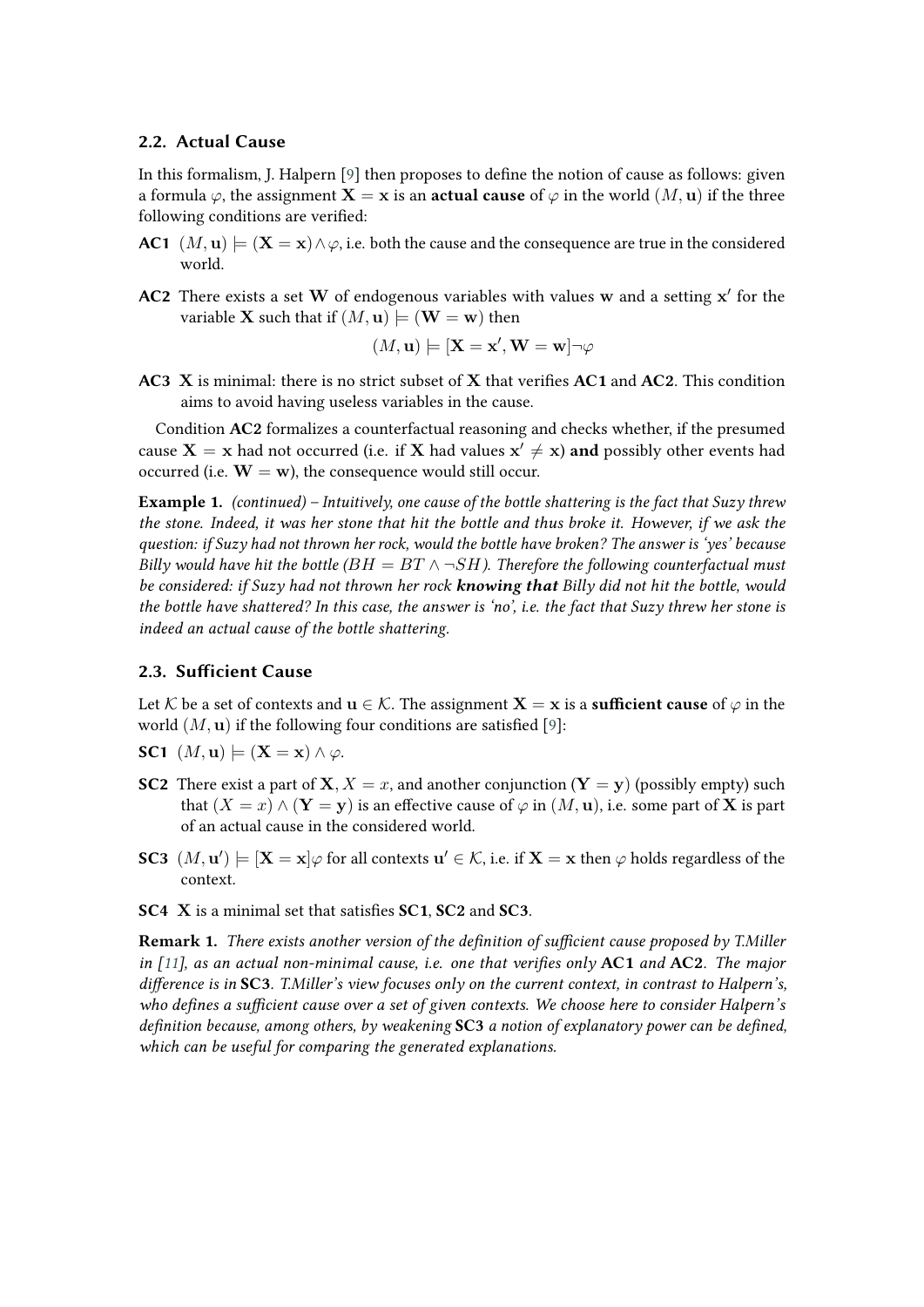## **2.4. Explanation**

When providing an explanation, it is important to consider the person to whom the explanation is dedicated. This person is called the explainee. For this reason, the search for actual cause and sufficient cause is constrained to a set of contexts  $K$  determined by what the explainee considers as possible.

The assignment  $X = x$  is an **explanation** of  $\varphi$  relative to the set of contexts K if the following three conditions are verified [\[9\]](#page-13-3):

**EX1 X** = **x** is a sufficient cause for all contexts **u** in  $K$  that verify  $(X = x) \wedge \varphi$ .

**EX2** X is minimal.

**EX3**  $\mathcal{K}_{(\mathbf{X}=\mathbf{x})\wedge\varphi}\neq\emptyset$ , i.e. at least one of the contexts considered as possible by the explainee is compatible with the explanation.

The explanation is said to be non-trivial if it also satisfies:

**EX4**  $(M, \mathbf{u}') \models \neg(\mathbf{X} = \mathbf{x})$  for some context  $\mathbf{u}' \in K_{\varphi}$ .

The set of contexts  $K$  is determined by the explainee. Thus, it is possible that there are no sufficient causes in any context of K (i.e.  $\mathcal{K}_{(\mathbf{X}=\mathbf{x})\wedge\varphi}=\emptyset$ ) and then, there is no possible explanation.

There exists a more general definition of explanation proposed by J. Halpern [\[9\]](#page-13-3). In particular, it addresses the problem mentioned above, taking into account the fact that the explainee does not have a perfect knowledge of the model, and that the explanation must thus bring some additional knowledge. For this purpose, not only an assignment  $X = x$  but also more complex assertions define explanations that allow the user to better understand the model: if no sufficient cause exists in the set of contexts  $K$  considered by the explainee, then returning an additional formula may allow the latter to enlarge the set  $K$  of possible contexts. That makes the definition richer and more compatible with human-human explanation.

# <span id="page-4-0"></span>**3. Abstract Argumentation Frameworks**

This section briefly recalls P.M. Dung's [\[7\]](#page-13-1) principles of Abstract Argumentation Frameworks (AAFs) as well as a definition of explanation [\[12\]](#page-13-6) for this framework.

## **3.1. Definition**

An AAF is a pair  $AF = (A, R)$  such that A is a finite set of arguments and R is a binary relation on  $A \times A$ , that is called the attack relation: an argument  $a \in A$  attacks  $b \in A$  if  $(a, b) \in R$ , also denoted  $R(a, b)$ . Since R is a binary relation with a finite support, an AAF can be represented as a graph.

<span id="page-4-1"></span>This formalism does not impose any constraint on the internal structure of an argument, nor on the nature of an attack: an argument can simply be a statement in natural language. It can also be a formula defined in a certain language according to rules, as in the case of the ASPIC+ system [\[13\]](#page-13-7).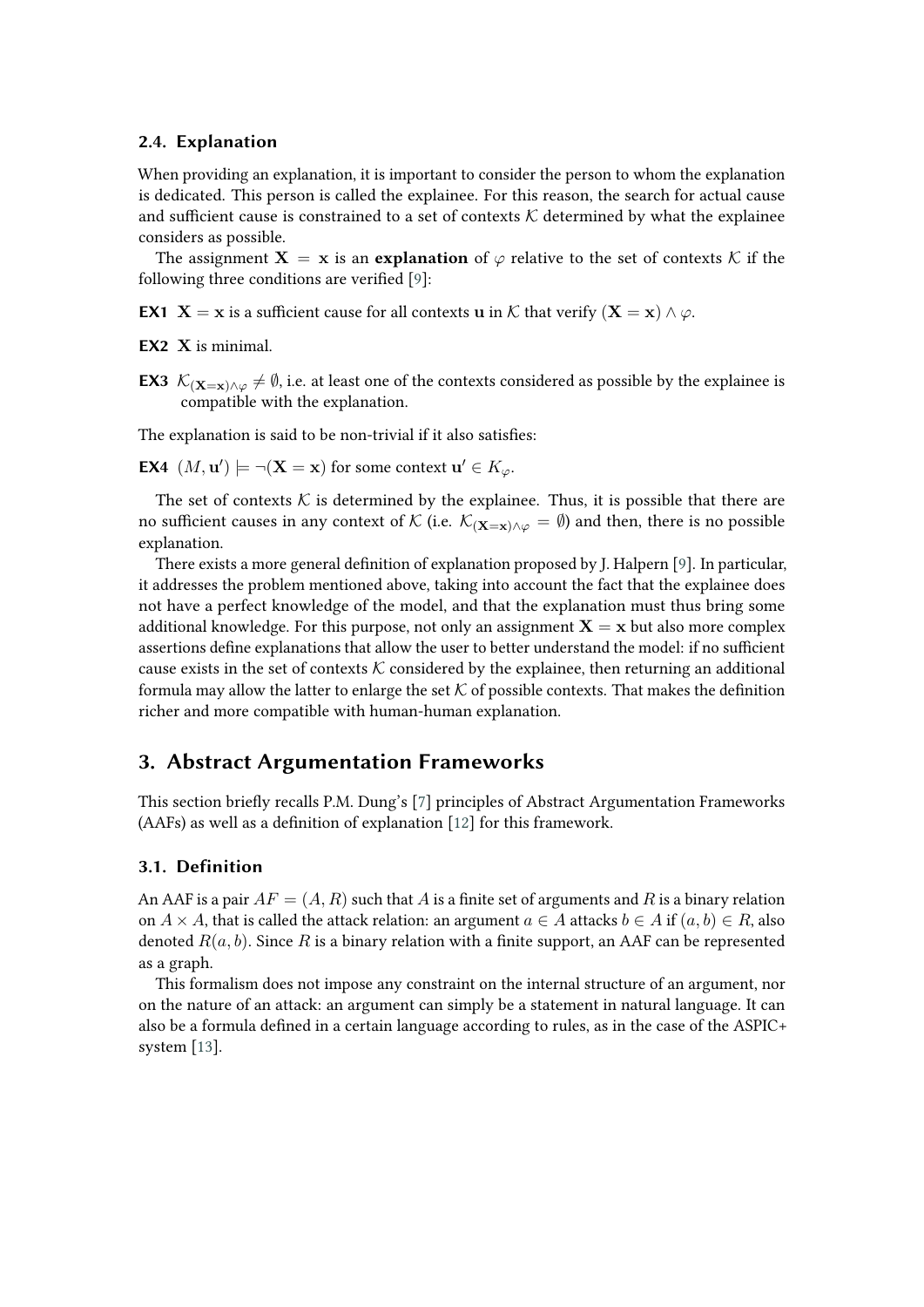

<span id="page-5-0"></span>**Figure 2:** Argumentative scenario modeling Example [2](#page-4-1)

**Example 2.** *This example considers a simple scenario of an agent helping to screen for COVID-19. Let us imagine that a user, Billy, wakes up with some aches and pains. He decides to consult the agent. The agent asks a number of questions about his health. Indeed, having aches and pains is not enough to justify going for a PCR test, a self-test could be enough for example. The agent asks Billy to taste a condiment with a strong taste (salt, sugar, vinegar, etc.) to test whether he lost his sense of taste or not. Finally, the agent also checks whether he has been in close contact with someone who has COVID-19.*

*Their conversation can be represented by the following abstract argumentation frame-work, illustrated in Figure [2:](#page-5-0)*  $A = \{a: \text{``A PCR test is necessary''}, b: \text{``No symptoms''},\}$ *c*: "Vaccinated", d: "Aches and pains", e: "Loss of taste",  $f$ : "Close contact" and  $R =$  $\{(b, a), (c, a), (d, b), (e, b), (e, c), (f, c)\}.$ 

*In the case where Billy does not feel that he has any particular symptom or is vaccinated, a PCR test is not necessary. This is represented by the first two attack relations*  $(b, a)$  *and*  $(c, a)$ *. However, if he has aches and pains or a loss of taste, it is no longer possible to say that he does not have symptoms:*  $(d, b)$ ,  $(e, b)$ . In the same way, if he is a close contact or no longer has any taste, the *fact that he is vaccinated no longer justifies not going for a PCR test:*  $(e, c)$ ,  $(f, c)$ *. In particular, being vaccinated does not prevent one from getting COVID-19.*

*The graph shown in Figure [2](#page-5-0) represents the case where Billy has aches and pains, lost taste and is close contact*  $(d, e, f)$ *. According to this graph, a is only attacked by non-accepted arguments (because they are attacked by non-attacked arguments) and can therefore be accepted. Thus, a PCR test must be performed.*

# **3.2. Additional Definitions**

Let  $Att^R_a$  denote **the set of direct attackers** of  $a$  for the attack relation  $R$ :

$$
Att_a^R = \{b \in A \mid R(b, a)\}
$$

When only one attack relation is defined, the notation is simplified to  $Att_a$ . A set of arguments S is **conflict-free** if there is no pair  $(a, b) \in S^2$  such that  $(a, b) \in R$ :  $\forall (a, b) \in S^2, (a, b) \notin R.$ 

An argument  $a \in A$  is **acceptable** by a set S if S attacks all the attackers of a:

$$
\forall b \in Att_a, \exists c \in S \cap Att_b
$$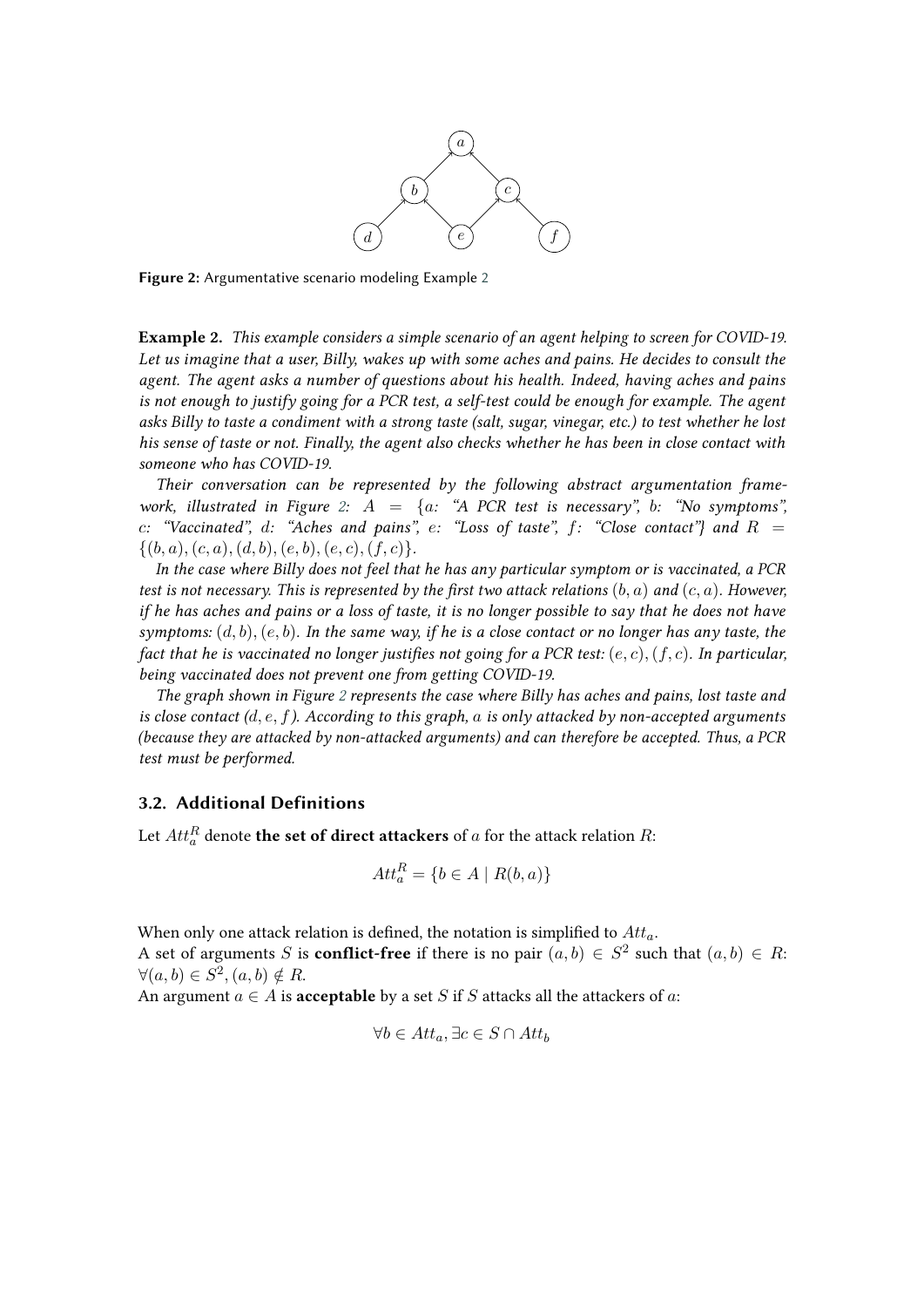A set of argument  $S$  is said to be **admissible** if  $S$  is conflict-free and any element  $a$  of  $S$  is acceptable by  $S$ :

$$
\forall (a, b) \in S^2, (a, b) \notin R \text{ and } \forall a \in S, \forall b \in Att_a, \exists c \in S \cap Att_b
$$

A set of arguments S is said to be **related admissible** if it is admissible and at least one of its arguments is attacked:

*S* is admissible and  $\exists x \in S$  such that  $Att_x \neq \emptyset$ .

Such an argument  $x$  is referred to as a **topic** of  $S$ .

**Example 2.** *(continued)* – Let us look for a related admissible set  $S_{ex}$  with a as a topic. Since a is *attacked by , must contain an attacker of . Let us take for example: is not attacked so it is acceptable by*  $S_{ex}$ . Besides, a is also attacked by c. So we have to add an attacker of c to  $S_{ex}$ . Let *us add for example e: e is not attacked, so it is also acceptable by*  $S_{ex}$ *. Finally, all attackers of a are attacked by an element of*  $S_{ex}$ , so  $a$  *is acceptable by*  $S_{ex}$ . We have thus constructed  $S_{ex} = \{a, d, e\}$ . *Considering all possibilities, the set of (related) admissible sets is:*

$$
S_{adm} = \{\{d\}, \{e\}, \{f\}, \{d, e\}, \{d, f\}, \{e, f\}, \{d, e, f\}, \{a,d,e,f\}, \{a,d,f\}, \{a,e,f\}, \{a,d,e\}, \{a,e\}\}.
$$

## **3.3. Explanations**

In this AAF, Xiuyi Fan and Francesca Toni [\[12\]](#page-13-6) propose the following definition for an explanation: let  $x \in A$  be an argument of A, an **explanation** S of x is a related admissible set with x as a topic. The explanation S is **compact** if it is minimal for the inclusion relation; it is **verbose** if it is maximal for the inclusion relation.

**Example 2.** *(continued) – Argument has two compact explanations: "a PCR test is needed" because Billy has "a loss of taste", i.e.*  $\{a, e\}$ , *or because he has "aches and pains" and "is a close contact", i.e.*  ${a, d, f}$ . There also exists a verbose explanation: "loss of taste", "aches and pains" *and "contact cases", i.e.*  $\{a, d, e, f\}.$ 

There are other definitions of explanation for argumentation systems (see e.g. [\[8\]](#page-13-2) for a survey). However, in most cases, they require additional notions [\[14\]](#page-13-8) and extend P.M. Dung's framework [\[7\]](#page-13-1). For this reason, we do not consider them in this paper.

**Remark 2.** *In the context of abstract argumentation, the objective is not to model the explainee. Instead, an AAF is rather a transcription of an exchange of arguments between several entities. The explanation thus serves to justify why an argument can be accepted by referring to the different arguments that are used to defend it: there is no notion of context. In particular, it is assumed that all the arguments and their interactions are known.*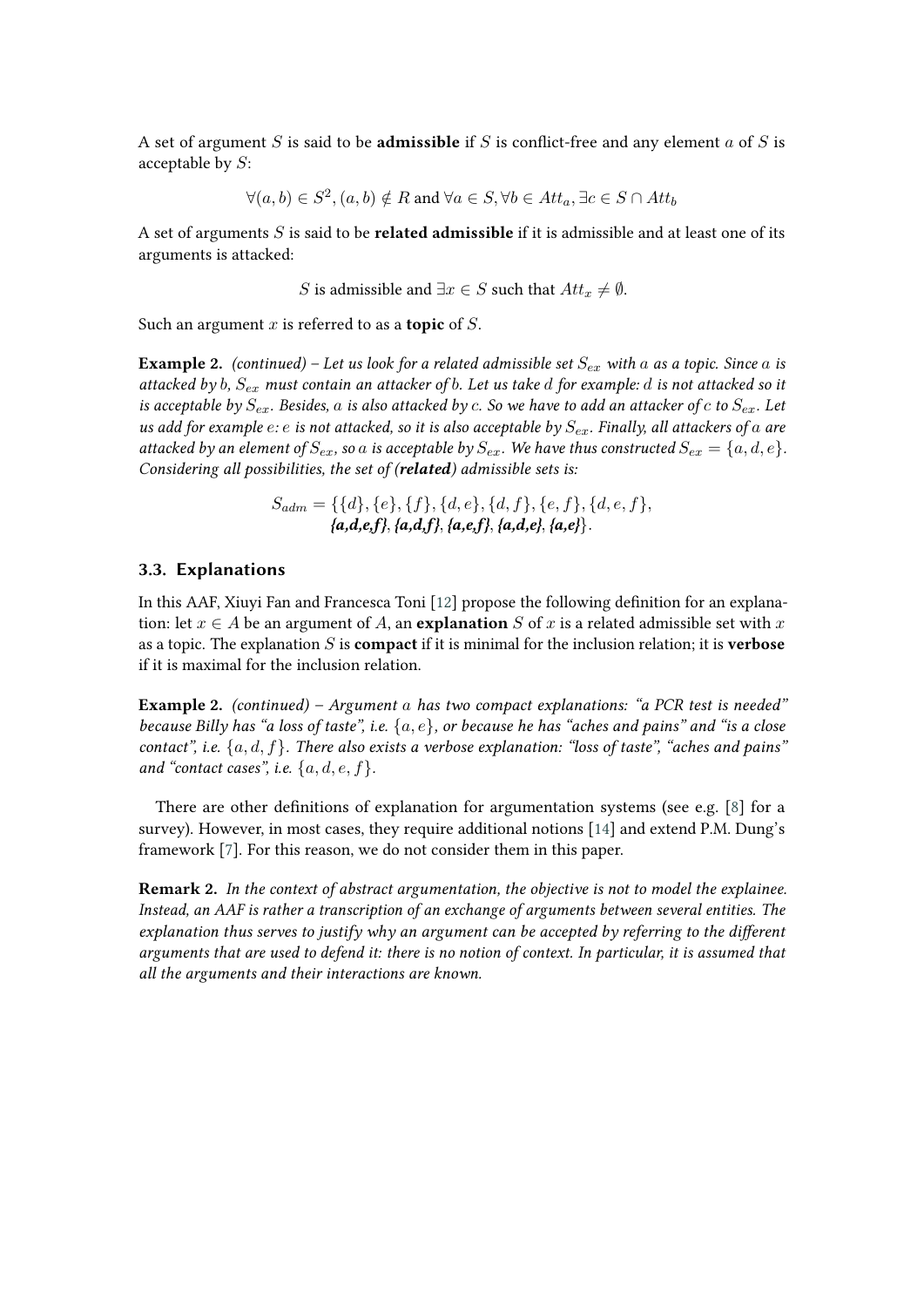# <span id="page-7-0"></span>**4. From AAF to ACG**

This section and the following one present the main contribution of the paper, namely the equivalence between argumentative causal graphs (ACG) and abstract argumentation frameworks (AAF). This section presents a transformation of argumentative graphs into ACG. It also discusses how the notion of explanation is transported from AAF to ACG.

## <span id="page-7-1"></span>**4.1. Proposed Transformation**

Let  $AF = (A, R)$  be an AAF and its associated graph which is assumed to be acyclic.

For each argument  $a \in A$ , a Boolean variable  $X_a$  is created such that  $X_a = 1$  is read as "Argument  $a$  is accepted". These variables constitute the set of endogenous variables. Moreover, for any unattacked argument  $a \in A$ , another Boolean variable  $\tilde{X_a}$  is created. These variables constitute the set of exogenous variables. Formally, let us define:

•  $V = \{ X_a \mid a \in A \},\$ •  $\mathcal{U} = {\{\tilde{X}_a \mid (a \in A) \land (Att_a = \emptyset)\}},$ •  $\mathcal{F} = \{F_{X_a} \mid X_a \in \mathcal{V}\}\$  with:  $\diamond \: \: \forall a \in A \text{ such that } Att_a \neq \emptyset, F_{X_a} = \; \: \: \bigwedge$  $b \in Att_a$  $\neg X_b$  $\diamond \: \: \forall a \in A \text{ such that } Att_a = \emptyset, F_{X_a} = \tilde{X_a}.$ 

The triplet  $M = (\mathcal{U}, \mathcal{V}, \mathcal{F})$  is a causal model, acyclic and for which the structural equations in  $\mathcal F$  do not use disjunction. This model  $M$  is therefore an ACG.

**Remark 3.** *For each unattacked argument, we propose to build two variables, an endogenous one and an exogenous one. This duplication allows us to choose whether an unattacked argument is* accepted or not through its exogenous representative  $\tilde{X}_a$  by initializing it to 0 or 1. Moreover, in *the framework defined by J. Halpern and J. Pearl [\[4\]](#page-12-3), only endogenous variables can be causes and thus explanations: through its endogenous representative, an unattacked argument can also be a cause.*

**Example 2.** *(continued) – The application of the proposed transformation leads to the construction of six endogenous variables:*  $V = \{X_a, X_b, X_c, X_d, X_e, X_f\}$ , and three exogenous variables, *corresponding to the three unattacked arguments*  $(d, e, f)$ *:*  $\mathcal{U} = \{ \tilde{X_d}, \tilde{X_e}, \tilde{X_f} \}$ . In addition, the *attack relations are transformed into structural equations. For example, is attacked by and , so*  $F_{X_a} = \neg X_b \wedge \neg X_c$ . With these transformations, we obtain the argumentative causal graph *displayed in Figure [3.](#page-8-0)*

We call **default context** of the argumentation the unique context  $u^*$  such that all exogenous variables are set to 1. It represents the situation described by the argumentative graph in which all unattacked arguments are accepted.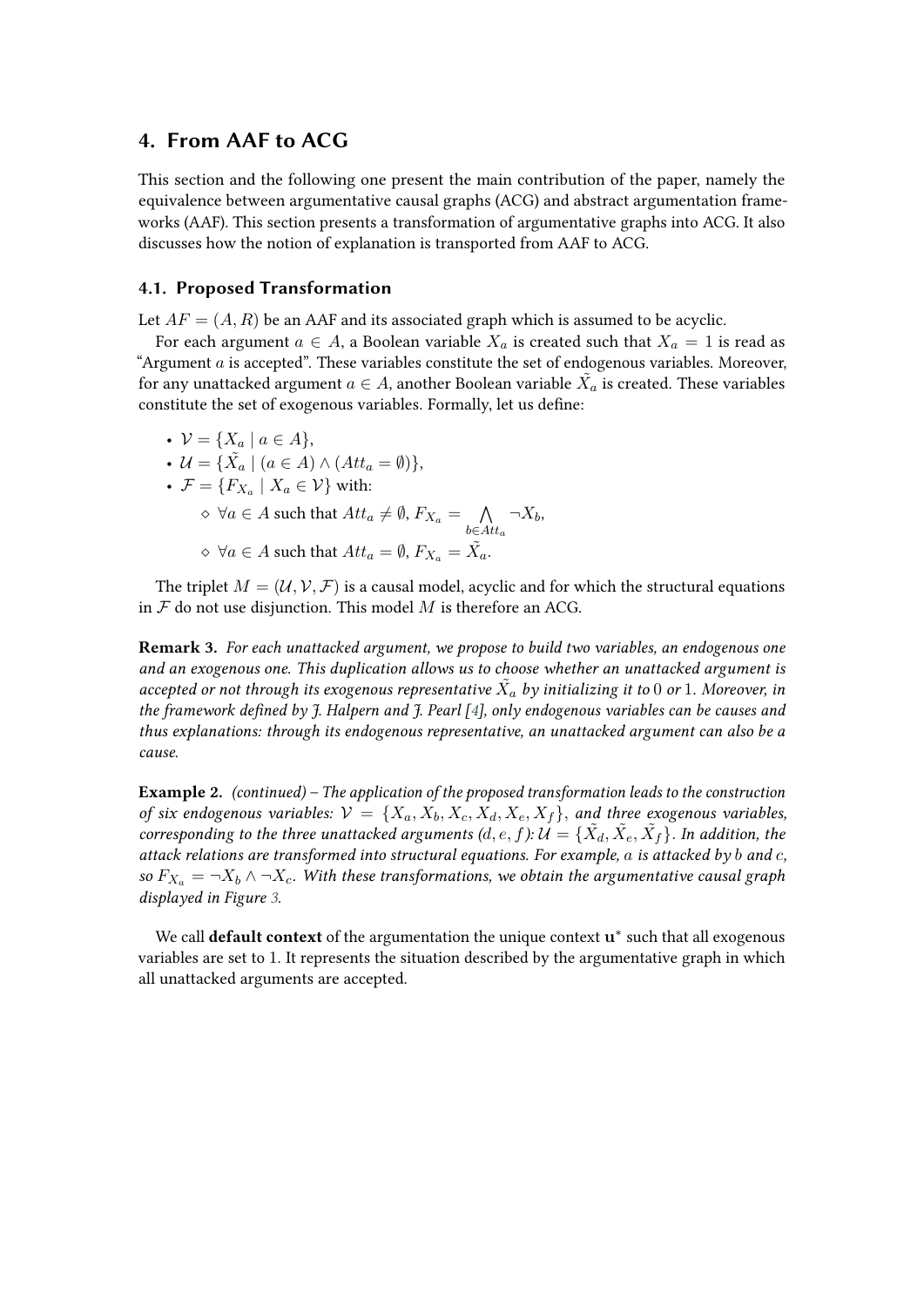

<span id="page-8-0"></span>**Figure 3:** Argumentative causal graph created by applying the proposed transformation on the argumentative graph shown in Figure [2.](#page-5-0)

## **4.2. Back to Explanations**

Causal models and abstract argumentation framework both have their own definition of the notion of explanation. This section shows that, using the proposed transformation, we can build an ACG counterpart explanation to any AAF explanation.

**Proposition 1.** Let  $AF = (A, R)$  be an abstract argumentation framework whose associated graph is acyclic. Let  $a^* \in A$  be an argument such that there is an admissible set of which  $a^*$  is *the topic. Let S be a compact explanation of*  $a^*$ *. Let*  $M = (\mathcal{U}, \mathcal{V}, \mathcal{F})$  *be the argumentative causal graph built from the transformation described in Section [4.1.](#page-7-1)*

*Let us consider:*

- $\varphi = (X_{a^*} = 1),$
- $X_{arg} = S \setminus \{a^*\}$  and  $\mathbf{X} = \{X_a \mid a \in X_{arg}\},\$
- $K$  a set of contexts that contains the default context  $\mathbf{u}^*$  ( $\mathbf{u}^* \in \mathcal{K}$ ).

*Then*  $X = 1$  *is a non-minimal causal explanation of*  $\varphi$  *relative to*  $K$ *, i.e.*  $X = 1$  *satisfies* **EX1** *and* **EX3** *in*  $K$ .

This proposition reintroduces the notion of explainee. Indeed, we create the set  $K$  of contexts considered by the explainee. We only impose that  $u^*$  belongs to  $K$ . This assumption seems reasonable because it is the only context considered when working from a purely argumentative point of view.

**Proof 1.** Let us prove that  $X = 1$  satisfies **EX1** and **EX3** in  $K$ . **(EX3)** Let us first show that  $\mathbf{u}^*$  belongs to  $\mathcal{K}_{(\mathbf{X}=\mathbf{1})\wedge\varphi}$ . By assumption,  $\mathbf{u}^*$  belongs to  $K$ . *(i)* Let us prove by contradiction that  $\mathbf{u}^*$  belongs to  $\mathcal{K}_{\mathbf{X}=1}$ . Let us suppose that  $(M, \mathbf{u}^*) \models \neg(\mathbf{X} = \mathbf{1})$ . Then,  $\exists X_a \in \mathbf{X}$  such that  $X_a = 0$ . Now  $Att_a \neq \emptyset$ , *and as*  $F_{X_a} = ( \Lambda)$  $b \in Att_a$  $\neg X_b$ ),  $\exists b \in Att_{X_a}$  such that  $X_b = 1$ . *However S* is admissible thus  $\exists c \in Att_b \cap S$ .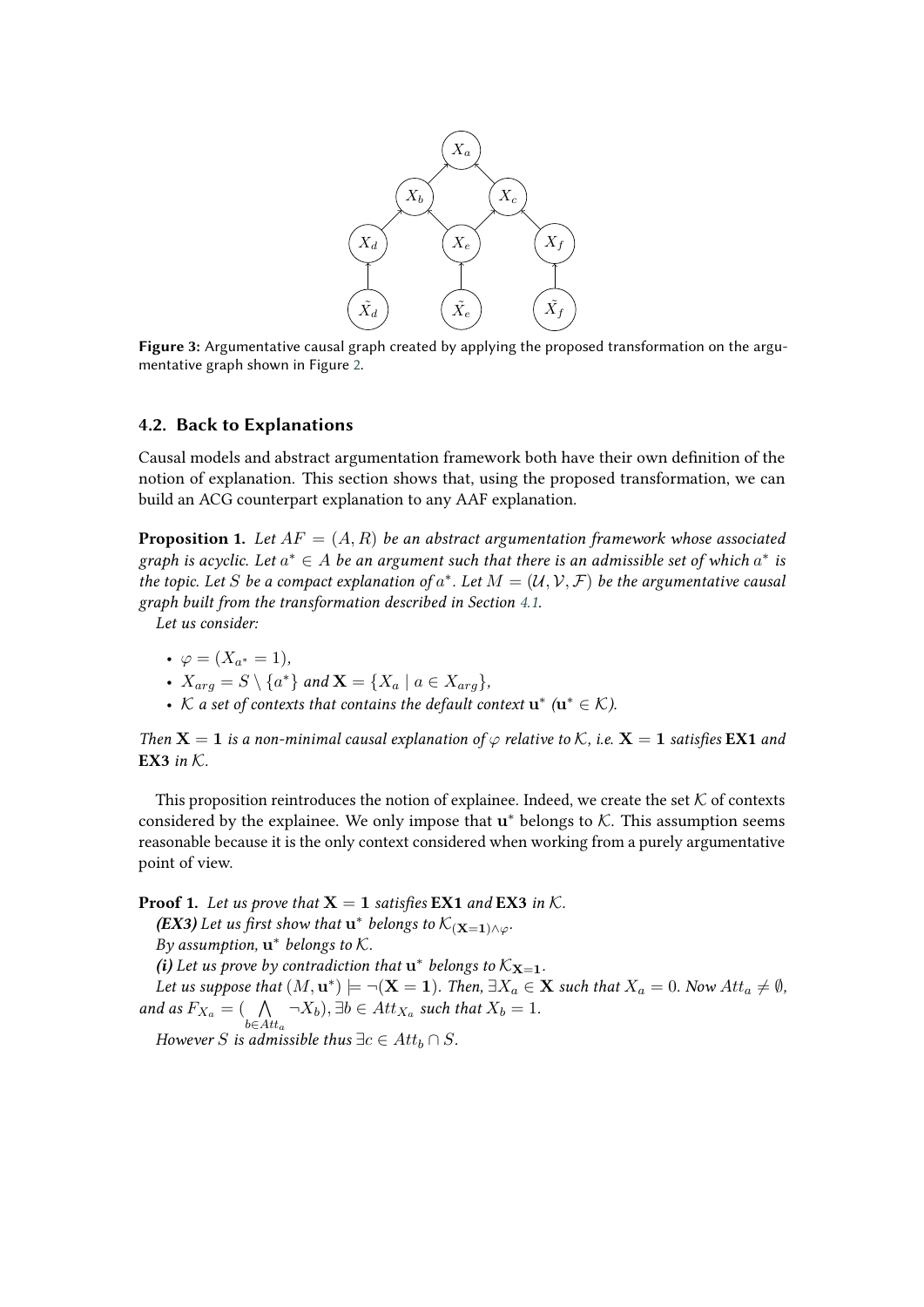*If*  $Att_c = \emptyset$  then by definition of  $\mathbf{u}^*$ ,  $X_c = 1$ . It is not possible because  $X_b = 1$ . This leads to a *contradiction.*

*Otherwise, as*  $X_b = 1$  *then*  $X_c = 0$ *. We can then recursively apply the same reasoning to*  $X_c$ *. As the graph is finite and acyclic, then it necessarily leads to a case where the defender ( here) is unattacked which leads to the same contradiction as before.*

*This shows that indeed*  $\mathbf{u}^*$  *is included*  $K_{\mathbf{X}=\mathbf{1}}$ *.* 

(*ii*) Let us prove that  $\mathbf{u}^*$  belongs to  $\mathcal{K}_{\varphi}$ .

As  $S$  is admissible with  $a^*$  as a topic and as the graph is acyclic,  $\forall b \in Att_{a^*}, \exists c \in X \cap Att_b$ .  $Now, (M, \mathbf{u}^*)$   $\models$  **X** = **1**, so  $X_c$  = 1 *hence*  $X_b$  = 0. *Thus,*  $\forall b \in At_{a^*}, X_b$  = 0 *hence*  $X_{a^*} = \bigwedge$  $b \in Att_a*$  $\neg 0 = 1.$ 

*Therefore*  $\mathbf{\bar{u}}^*$  *belongs to*  $\mathcal{K}_{\varphi}$ *.* 

*Thus,*  $\mathbf{u}^*$  belongs to  $\mathcal{K}_{(\mathbf{X}=\mathbf{1}) \wedge \varphi}$ , so this set is not empty, which shows that **EX3** *is satisfied. (***EX1***)* Let us prove that  $X = 1$  *is a sufficient cause in*  $K$ *, i.e. it verifies* **SC1***,* **SC2** *and* **SC3***, for all*  $\mathbf{u} \in \mathcal{K}_{(\mathbf{X}=\mathbf{1}) \wedge \varphi}$ . Let  $\mathbf{u} \in \mathcal{K}_{(\mathbf{X}=\mathbf{1}) \wedge \varphi}$ .

**SC4** *is a minimality condition which relates to the sufficient cause but which in the case of explanations is equivalent to EX2* [\[9\]](#page-13-3)*. For that reason, we do not prove that*  $X = 1$  *satisfies SC4.* 

*1)* **SC1** *is verified by definition of* u*.*

2) Let us prove by contradiction that **SC3** is satisfied. Let  $\mathbf{u}'$  be a context such that  $(M, \mathbf{u}') \models$  $[\mathbf{X} = \mathbf{1}] \neg \varphi$ .

As  $\neg \varphi$  holds (i.e.  $X_{a^*} = 0$ ), then according to  $\mathcal F$  for attacked argument ( $a^*$  is a topic of  $S$  so  $Att_{a^*} \neq \emptyset$ )  $\exists X_b \in \mathcal{V}$ , such that  $b \in Att_{a^*}$  and  $X_b = 1$ .

*Now,*  $S$  *is admissible hence*  $\exists c \in S \cap Att_b$ . Moreover, the graph is acyclic therefore  $c \neq a^\ast$  hence  $c \in \mathbf{X}$ . As  $\mathbf{X} = \mathbf{1}$ , it holds especially that  $X_c = 1$  and hence  $X_b = 0$  following  $F_{X_b}.$  This leads to *a contradiction.*

*3) Finally, let us show that* **SC2** *is verified. To do so, we first build an actual cause of*  $\varphi$  *in* **u** *and then show that this set does contain at least one element of* X*.*

(i) Let 
$$
b \in Att_{a^*}
$$
 and  $\mathbf{Z_b} = \bigcup_{c \in Att_b} \{X_c \mid (M, \mathbf{u}) \models (X_c = 1)\}.$ 

 $A$ s  $\mathbf{u} \in \mathcal{K}_{(\mathbf{X}=\mathbf{1})\wedge\varphi}$ , then  $(M,\mathbf{u})\models X_{a^*}=1$ , hence  $b\in Att_{a*}$  leads to  $X_b=0$ .

*Now, S is admissible so in particular, as*  $b \in Att_{a^*}$  and  $a^* \in S$ ,  $\exists c \in S \cap Att_b$ . As  $X_b = 0$  it *holds that*  $X_c = 1$ *. Thus,*  $X_c \in \mathbf{Z_b}$ *. It follows that*  $\mathbf{Z_b}$  *is not empty.* 

*Let us set*  $\mathbf{Z} = \cup$  $b \in Att_a$  $\rm Z_b$ .

 $Z = 1$  is not the set we are looking for to be an actual cause. Nevertheless, let us show that it *satisfies* **AC1** *and* **AC2** *for*  $\varphi = (X_a = 1)$  *in the world*  $(M, \mathbf{u})$ *:* 

**AC1** *is verified by construction of*  $\mathbf{Z}_b$ *.* 

 $\bm{AC2:}$  By construction of  $\mathbf{Z}$ , if we force  $\mathbf{Z}=\bm{0},$  then it holds that  $\forall b \in Att_{a^*}, \forall c \in Att_b, X_c = 0.$ *Thus,*  $F_{X_b} = \bigwedge$  $c \in Att_b$  $\neg X_c = \bigwedge$  $b \in Att_a$  $\neg 0 = 1$ *. Therefore it holds that*  $(M, u) \models [Z = 0] \neg \varphi$  so it *follows that* **AC2** *is satisfied with*  $W = \emptyset$ *.* 

*Let us note*  $\mathbf{Z}^{\mathbf{m}}$  *a minimal subset of*  $\mathbf{Z}$  *such that*  $(\mathbf{Z}^{\mathbf{m}} = 1)$  *verifies* **AC1** *and* **AC2***. It is well defined and not empty because*  $(Z = 1)$  *satisfies* **AC1** *and* **AC2***. Moreover*,  $Z<sup>m</sup>$  *satisfies* **AC3** *by definition of*  $\mathbf{Z}^{\mathbf{m}}$ *. Therefore,*  $(\mathbf{Z}^{\mathbf{m}} = 1)$  *is an actual cause of*  $\varphi$ *.* 

*(ii)* Let us now show that we can build an actual cause  $(Z' = z')$  of  $\varphi$  such that  $Z' \cap X \neq \emptyset$ .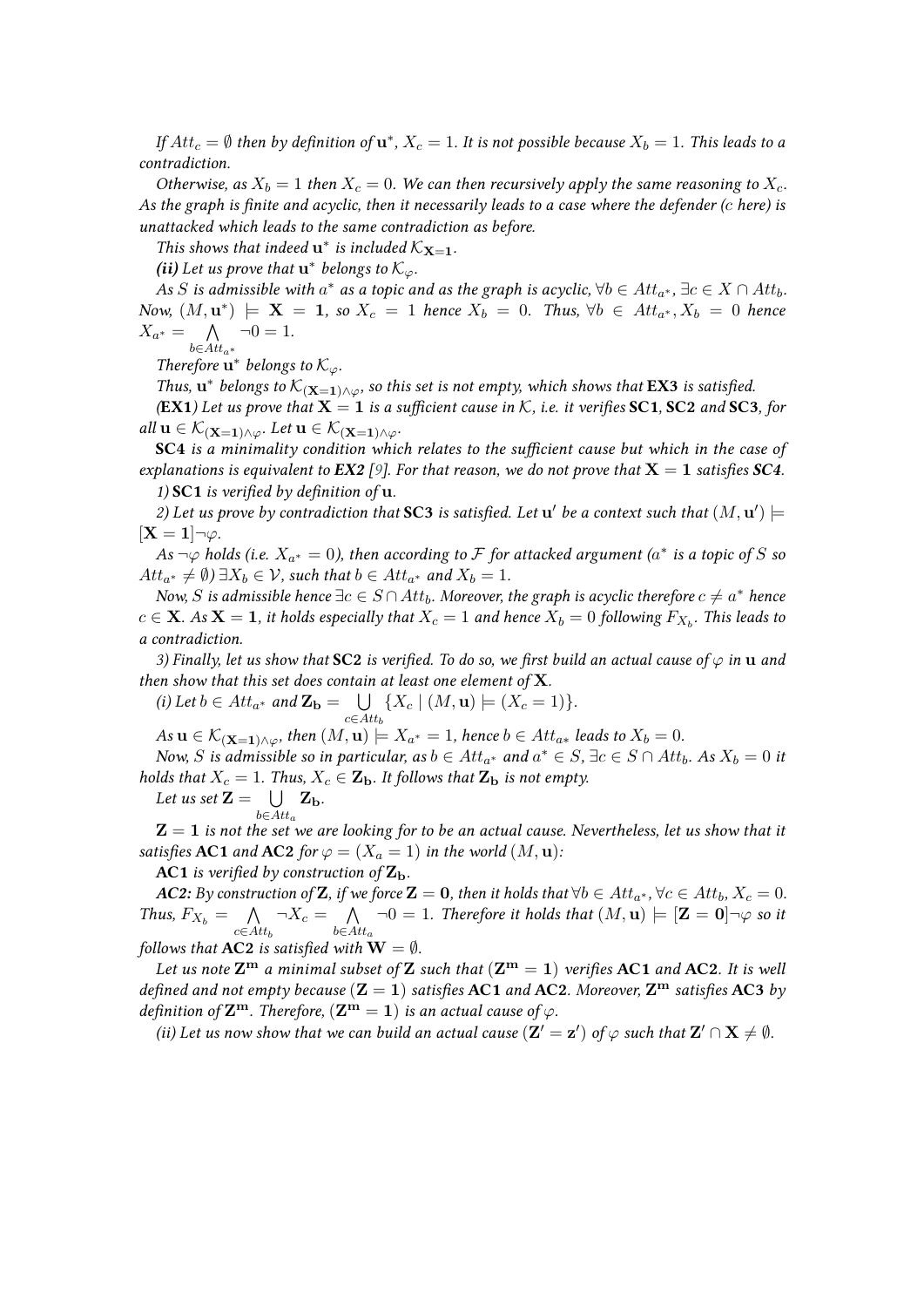$\int d\mathbf{Z}^{\mathbf{m}} \cap \mathbf{X} \neq \emptyset$  then  $\mathbf{Z}' = \mathbf{Z}^{\mathbf{m}}$  works.

*Otherwise, i.e.* if  $\mathbf{Z}^{\mathbf{m}} \cap \mathbf{X} = \emptyset$ , then let  $b \in Att_{a^*}$  be an attacker of  $a^*$ .

 $\exists X_c \in \mathbf{Z}^m$  *such that*  $c \in Att_b$ ,  $(M, \mathbf{u}) \models (X_c = 1)$  *and*  $X_c \notin \mathbf{X}$ *.* 

As S is admissible and the graph is acyclic,  $\exists X_{c'} \in \mathbf{X}$  such that  $c' \in Att_b$ . Moreover,  $\mathbf{Z^m} \cap \mathbf{X} = \emptyset$ , hence  $X_{c'} \notin \mathbf{Z^m}$ . Finally, as  $\mathbf{u} \in \mathcal{K}$  we have  $(M, \mathbf{u}) \models (X_{c'} = 1)$ .

 $L$ et  $\mathbf{Z^{m}}=(\mathbf{Z^{m}}\backslash\{X_c\})\cup\{X_{c'}\}$ .  $\mathbf{Z^{m'}}$  also verifies **AC1** and **AC2**. As  $\mathbf{Z^{m}}$  is minimal by construc*tion, then if*  $\mathbf{Z}^{\mathbf{m'}}$  *is not minimal,*  $\exists \mathbf{Z}' \subseteq \mathbf{Z}^{\mathbf{m'}}$  *such that*  $\mathbf{Z}' \nsubseteq \mathbf{Z}^{\mathbf{m}}$ *. However,*  $\mathbf{Z}^{\mathbf{m'}} \setminus \mathbf{Z}^{\mathbf{m}} = \{X_{c'}\}$  *so*  $X_{c'} \in \mathbf{Z}'$  and therefore we have  $\mathbf{Z}' \cap \mathbf{X} \neq \emptyset$ . Thus, we have built a set  $\mathbf{Z}'$  verifying AC1 and AC2, *minimal for the inclusion relation (AC3) and such that*  $\mathbf{Z}' \cap \mathbf{X} \neq \emptyset$ *. Therefore,*  $\mathbf{Z}'$  satisfies SC2.

*We have proved that whatever*  $\mathbf{u} \in \mathcal{K}$ ,  $\mathbf{X} = 1$  *satisfies SC1, SC2, SC3. Therefore, EX1 is satisfied by*  $X = 1$ *.* 

*We proved that*  $X = 1$  *satisfies* **EX1** *and* **EX3***, hence*  $X = 1$  *is an non-minimal causal explanation of*  $\varphi$ .

**Example 2.** *(continued) – Let us illustrate this proposition with Example [2.](#page-5-0)*

(i) *We set*  $a^* = a$ ,  $S = \{a, d, f\}$ ,  $\mathbf{X} = \{X_d, X_f\}$  and  $\varphi = (X_a = 1)$ *.* 

*By definition,*  $\mathbf{u}^* = (\tilde{X}_d = 1, \tilde{X}_e = 1, \tilde{X}_f = 1)$ . It follows immediately that  $(M, \mathbf{u}^*)$   $\models$  $(X_d = 1 \wedge X_e = 1 \wedge X_f = 1)$ . In particular, it holds that  $(M, \mathbf{u}^*) \models (\mathbf{X} = \mathbf{1})$ . As a result,  $X_b = 0$  and  $X_c = 0$ , hence  $X_a = 1$ . Therefore,  $(M, \mathbf{u}^*) \models \varphi$ . Thus it holds that  $\mathbf{u}^* \in \mathcal{K}_{(\mathbf{X} = \mathbf{1}) \wedge \varphi}$ *so EX3 is indeed verified.*

(ii) Let K be a set of contexts, and  $\mathbf{u} \in \mathcal{K}_{(\mathbf{X}=\mathbf{1}) \wedge \varphi}$  ( $\mathcal{K}_{(\mathbf{X}=\mathbf{1}) \wedge \varphi}$  is not empty as it contains  $\mathbf{u}^*$ ). *First, it holds that*  $(M, \mathbf{u}) \models (\mathbf{X} = \mathbf{1}) \land \varphi$  since  $\mathbf{u} \in \mathcal{K}_{(\mathbf{X} = \mathbf{1}) \land \varphi}$ . Secondly, let  $\mathbf{u}' \in \mathcal{K}$ . In  $(M, \mathbf{u}')$  $w$ e have  $(M, u') \models [\mathbf{X} = 1](X_b = 0 \land X_c = 0)$ , hence  $(M, u') \models [\mathbf{X} = 1](X_a = 1)$ . Finally, *we set*  $Y = \{X_e\}$  *and*  $X = \{X_d\}$ *. As*  $X = 0 \wedge Y = 0$ *, it holds that*  $X_b = 1$ *, hence*  $X_a = 0$ *. Thus,*  $(M, u) \models [X = 0 \land Y = 0] \neg \varphi$ . This shows that  $\forall u \in K$ ,  $X = 1$  *is a sufficient cause of*  $\varphi$ , *i.e. EX1 is satisfied.*

*Thus, we illustrate in this example the fact that a compact explanation in the AAF of Example [2](#page-4-1) is indeed an non minimal causal explanation in its associated ACG.*

# <span id="page-10-0"></span>**5. From ACG to AAF**

In this section, we propose the inverse transformation, from ACG to AAF, as well as a proof of equivalence between these two formal frameworks.

#### **5.1. Proposed Inverse Transformation**

Given an ACG  $M = (\mathcal{U}, \mathcal{V}, \mathcal{F})$  and a set of contexts K, the proposed transformation builds the AAF  $(A', R')$  defined as:  $A' = \{a \mid X_a \in \mathcal{V}\},\$ 

For any couple  $(X_a, X_b) \in \mathcal{V}^2$  of endogenous variables, let  $\mathbf{Y} = \mathcal{V} \setminus \{X_a, X_b\}$ . If for any context  $\mathbf{u} \in \mathcal{K}$ ,  $(M, \mathbf{u}) \models [X_b = 1, \mathbf{Y} = \mathbf{0}](X_a = 0)$  then  $(b, a) \in R'$ .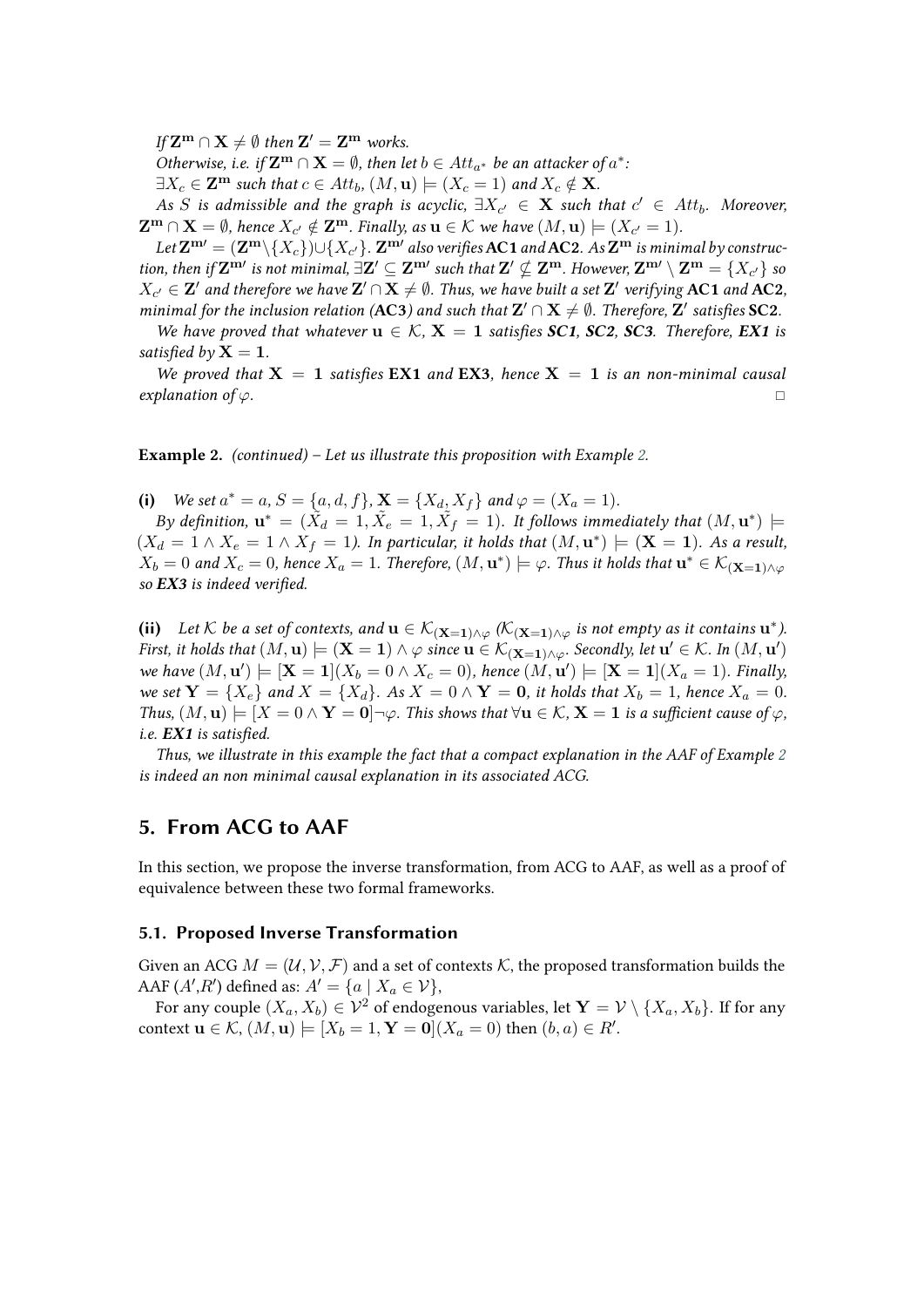**Example 2.** *(continued) – For the case of the argumentative causal graph presented in Figure [3,](#page-8-0) we have*  $V = \{X_a, X_b, X_c, X_d, X_e, X_f\}$ , thus we set  $A' = \{a, b, c, d, e, f\}$ .

*Let*  $K$  *be a set of contexts. Let*  $\mathbf{u} \in K$  *be a context of*  $K$ *. We have*  $F_{X_a} = \neg X_b \land \neg X_c$ *. Thus,*  $(M, u) \models [X_v = 1](X_a = 0)$  with  $X_v \in \{X_b, X_c\}.$ 

*Therefore*  $(M, u) \models [X_v = 1, Y = 0]$   $(X_a = 0)$  *with*  $X_v \in \{X_b, X_c\}$  *and*  $Y = V \setminus \{X_a, X_v\}$ *. Thus*  $(b, a) \in R'$  *and*  $(c, a) \in R'$ *.* 

*Applying the same reasoning to all structural equations of* ℱ *leads to*  $\{(d, b), (e, b), (e, c), (f, c)\}\in R'.$ 

*Now let us consider*  $\mathbf{Y} = \mathcal{V} \setminus \{X_a, X_v\}$  *with*  $v \in \{d, e, f\}.$ 

 $(M, u) \models [X_v = 1, Y = 0](X_a = 1)$  holds. Indeed, all structural equations have been replaced *by*  $F_X = 0$  *except for*  $X_a$  *and*  $X_v$ *.* 

*As*  $X_v = 1$  *and*  $F_{X_a} = \neg X_b \land \neg X_c$ , *then*  $X_a = \neg 0 \land \neg 0 = 1$ *. Therefore*  $(v, a) \notin R'$ *. As a result,*  $R' = \{(b, a), (c, a), (d, b), (e, b), (e, c), (f, c)\}.$ 

## **5.2. Equivalence between AAF and ACG**

**Proposition 2.** Let  $AF = (A, R)$  be an abstract argumentation framework,  $M = (\mathcal{U}, \mathcal{V}, \mathcal{F})$  the *argumentative causal graph generated from by the transformation presented in Section [4](#page-7-0) and*  $AF' = (A', R')$  the abstract argumentative framework resulting from the inverse transformation *of . Then:*

$$
AF=AF'.
$$

**Proof 2.** Let  $AF = (A, R)$  be an AAF,  $M = (U, V, F)$  be the ACG built from AF and  $AF' = (A', R')$  the AAF resulting from M.  $A = A'$  by construction; let us prove that  $R = R'$  by *double inclusion.*

- 1. Let  $(a, b) \in A^2$  be two arguments of A such that  $R(b, a)$ . By definition,  $X_a = \neg X_b \wedge \neg X_a$  $($   $\wedge$  $c∈Att_a\setminus\{b\}$  $\neg X_c$ ) and therefore  $X_a = 0$  if  $X_b = 1$ . *Thus, for all contexts*  $\mathbf{u}$ *,*  $(M, \mathbf{u}) \models [X_b = 1, \mathbf{Y} = \mathbf{0}] (X_a = 0)$  *with*  $\mathbf{Y} = \mathcal{V} \setminus \{X_a, X_b\}$ *, therefore*  $(b, a) \in R'$  *and*  $R \subseteq R'$ *.*
- 2. Let  $(a', b') \in A'^2$  be two arguments of  $A'$  such that  $(b', a') \in R'$ . Let  $\mathbf{Y} = \mathcal{V} \setminus \{X_{a'}, X_{b'}\}.$  By definition:

$$
(M, \mathbf{u}) \models [X_{b'} = 1, \mathbf{Y} = \mathbf{0}](X_{a'} = 0)
$$

*Now*  $A = A'$ , so  $\forall \alpha \in A$ ,  $X_{\alpha} = X_{\alpha'}$ . In particular it thus holds that,  $(M, \mathbf{u}) \models [X_{b'} = 1, \mathbf{Y} = \mathbf{0}](X_a = 0)$ , hence  $Att_a^R \neq \emptyset$ . Moreover,  $F_{X_a} = -\bigwedge$  $z \in Att_a^R$  $\neg X_z$ . If  $b' \notin Att_a^R$  then with  $\mathbf{Y} = \mathbf{0}$ ,  $F_{X_{a'}} = \bigwedge$  $\beta \in Att_a^R$  $\neg 0 = 1$ *, that contradicts the hypothesis.* It follows that  $b' \in Att_a^R$  and as a result,  $R' \subseteq R$ .

*We proved that*  $R \subseteq R'$  *and*  $R' \subseteq R$ *, i.e.*  $R = R'$ *.*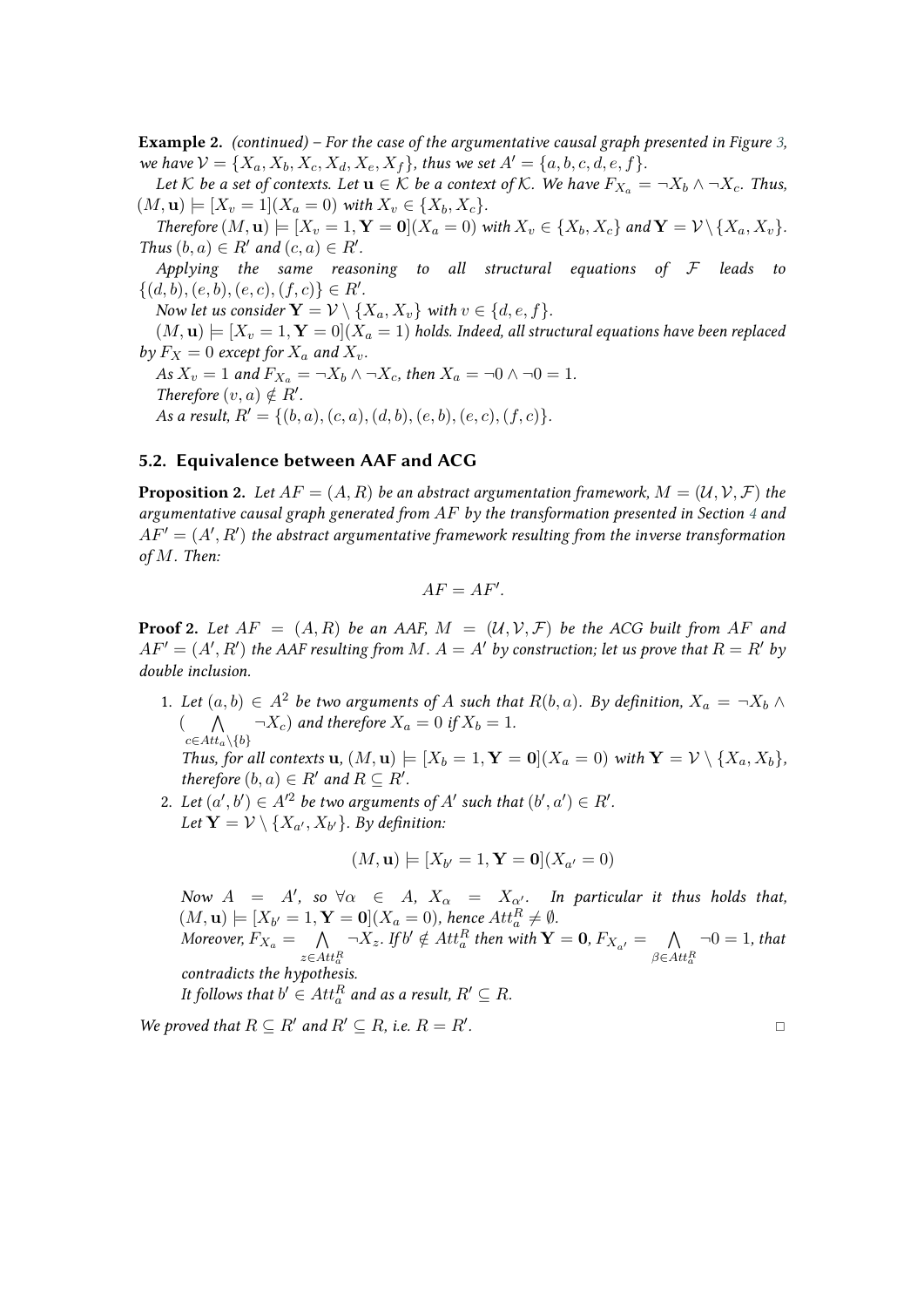# **6. Conclusion and Future Work**

In this paper we established the equivalence between argumentative causal graphs and abstract argumentation frameworks. We also proposed explicit transformations to go from one to the other. This allows us to use all the work already done on both sides and select what we are looking for on each one opening new direction for enriching the representation of interactions: dynamic modeling offered by AAF and dynamic representation offered by ACG with the notion of context.

On the one hand, the notion of context present in causal models allows one to change the values of the variables as one wishes, and thus offers a dynamic framework. Moreover, it allows us to take into account the knowledge of the agents. Furthermore, the work of J. Pearl and J. Halpern [\[5\]](#page-12-4) also introduces the notion of explanatory power and partial explanation, as well as a general definition which in addition provides knowledge of the model to the explainee. Thus, this framework offers a definition of an explanation that suits social and cognitive science point of view [\[3\]](#page-12-2) quite well. However, all of the above requires to be able to create the causal graphs of such situations which is supposed to be given in [\[6\]](#page-13-0) for example.

On the other hand, argumentation systems propose a more natural framework to model interaction situations, which can facilitate their implementation for systems interacting with humans. Thus, one approach could be to dynamically model an interaction with an AAF, to compute a result or an action and then to perform the transformation into ACG in order to generate explanations with the desired properties.

Ongoing works first aim at enriching the established equivalence in particular to allow using other relations between arguments, beyond the attack one, to model better complex interactions.

Finally, the objective of such frameworks is to propose explanations adapted to humans in order to increase their confidence in AI systems but also to facilitate human-machine interactions. Thus, another challenge of future work is to test these formal frameworks and the proposed transformation on more complete and complex examples of human-machine interaction and then to have these models subjectively evaluated by human users.

# **References**

- <span id="page-12-0"></span>[1] D. C. Berry, D. E. Broadbent, Explanation and verbalization in a computer-assisted search task, The Quarterly Journal of Experimental Psychology Section A 39 (1987) 585–609. doi:[10.1080/14640748708401804](http://dx.doi.org/10.1080/14640748708401804).
- <span id="page-12-1"></span>[2] S. Wallkötter, S. Tulli, G. Castellano, A. Paiva, M. Chetouani, Explainable embodied agents through social cues: a review, ACM Transactions on Human-Robot Interaction (THRI) 10 (2021) 1–24.
- <span id="page-12-2"></span>[3] T. Miller, Explanation in Artificial Intelligence: Insights from the Social Sciences, Artificial Intelligence 267 (2019) 1–38.
- <span id="page-12-3"></span>[4] J. Y. Halpern, J. Pearl, Causes and Explanations: A Structural-Model Approach. Part I: Causes, The British Journal for the Philosophy of Science 56 (2005) 843–887.
- <span id="page-12-4"></span>[5] J. Y. Halpern, J. Pearl, Causes and Explanations: A Structural-Model Approach. Part II: Explanations, The British Journal for the Philosophy of Science 56 (2005) 889–911.